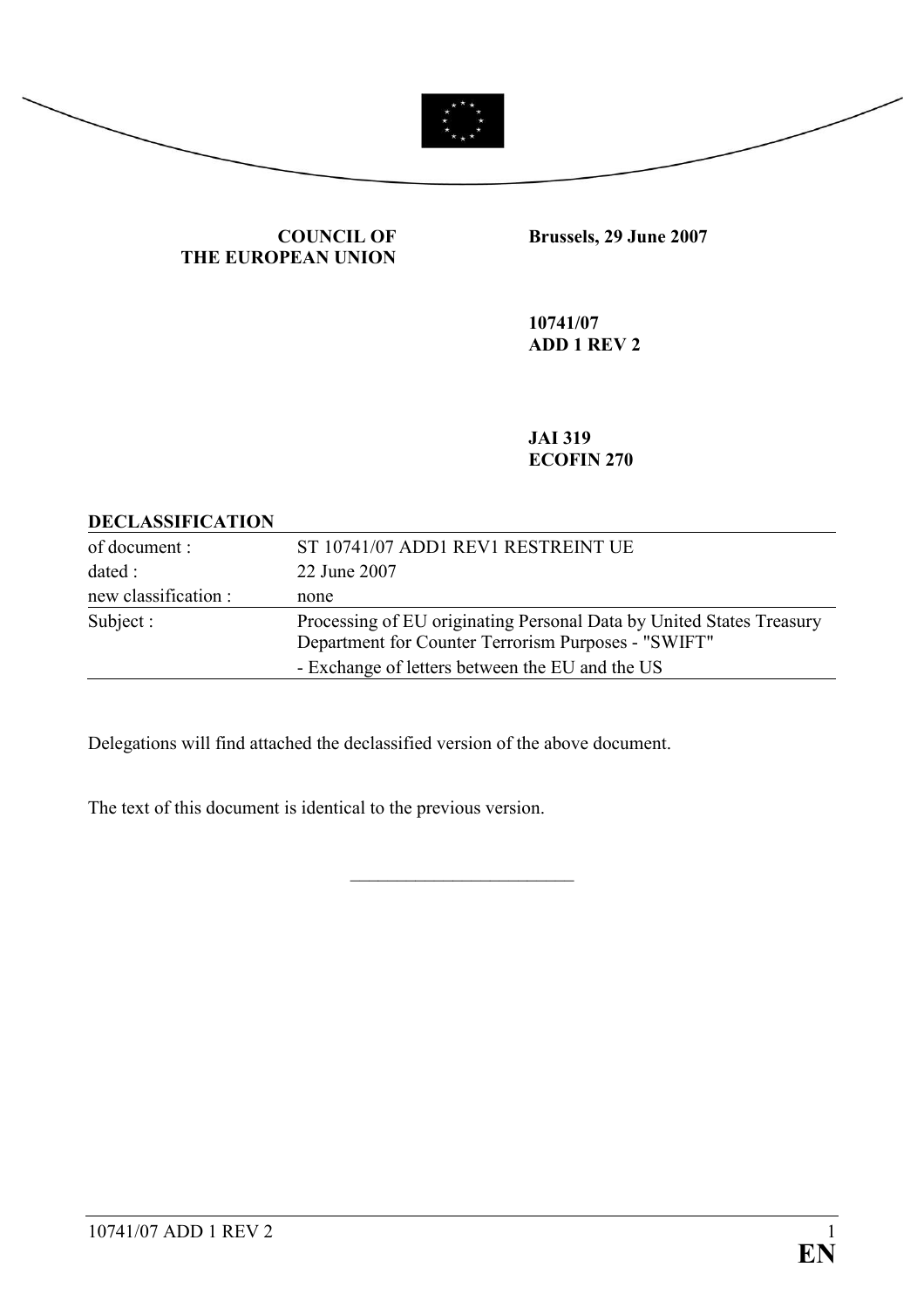

#### COUNCIL OF THE EUROPEAN UNION



## ADDENDUM TO NOTE

| from:    | the Commission                                                                                                                                                                 |
|----------|--------------------------------------------------------------------------------------------------------------------------------------------------------------------------------|
| to:      | Delegations                                                                                                                                                                    |
| Subject: | Processing of EU originating Personal Data by United States Treasury<br>Department for Counter Terrorism Purposes - "SWIFT"<br>- Exchange of letters between the EU and the US |

Delegations will find in Annex the draft letter that the US Department of the Treasury plans to send to the Presidency of the Council and to the Commission when transmitting the Representations as well as the draft reply from the Presidency of the Council and the Commission to the US Department of the Treasury.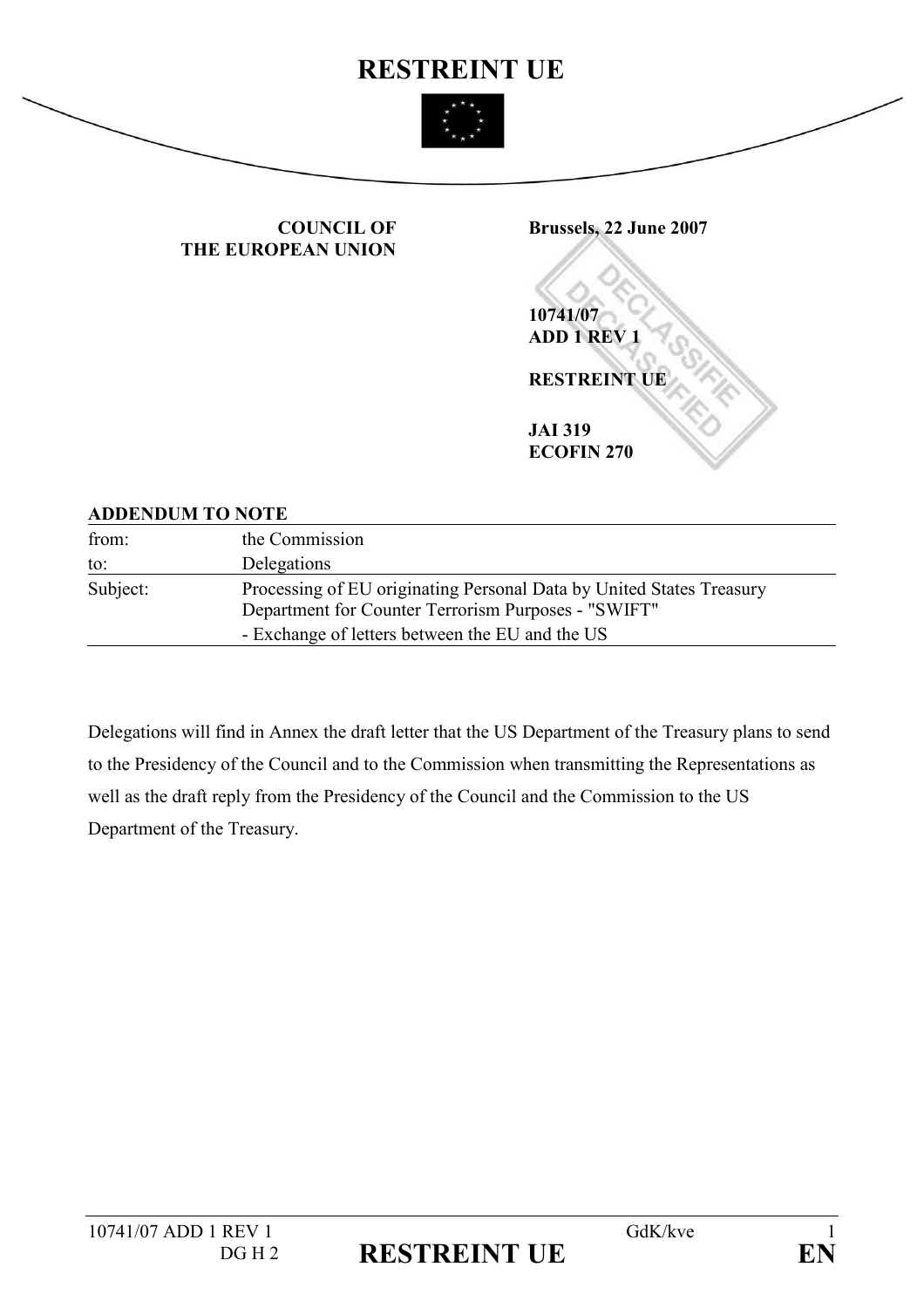# RESTREINT UE

ANNEX

# DRAFT REPLY FROM EUROPEAN UNION TO UNITED STATES TREASURY DEPARTMENT – SWIFT/TERRORIST FINANCE TRACKING PROGRAMME

The European Union acknowledges receipt of your letter of  $\lceil \ldots \rceil$  containing representations regarding the processing and protection of personal data subpoenaed from SWIFT within the United States under the Terrorist Finance Tracking Programme.

We welcome these unilateral representations and the opportunity your Department has given the European Union to have its views and concerns duly reflected in the representations.

Once Swift and the financial institutions making use of its services have completed the necessary arrangements to respect EC law, in particular through the provision of information that personal data will be transferred for commercial purposes to the United States and, as regards SWIFT, the respect of the "Safe Harbour" principles, subject to lawful access by the US Treasury Department, Swift and the said financial institutions will be in compliance with their respective legal responsibilities under European data protection law.

The representations provide for oversight by an eminent European to be appointed in consultation with the Treasury Department. We will now begin the process of identifying appropriate candidates so that this work can begin in the first semester of 2008. The Commission will make contact with your staff to agree practical details concerning this oversight work.

We thank you for your cooperation in this matter, which shows the strength of our shared commitment to civil liberties, the fight against terrorism and the smooth functioning of the international financial system.

Yours sincerely,

For the Council of the European Union For the Commission

VicePresident Frattini